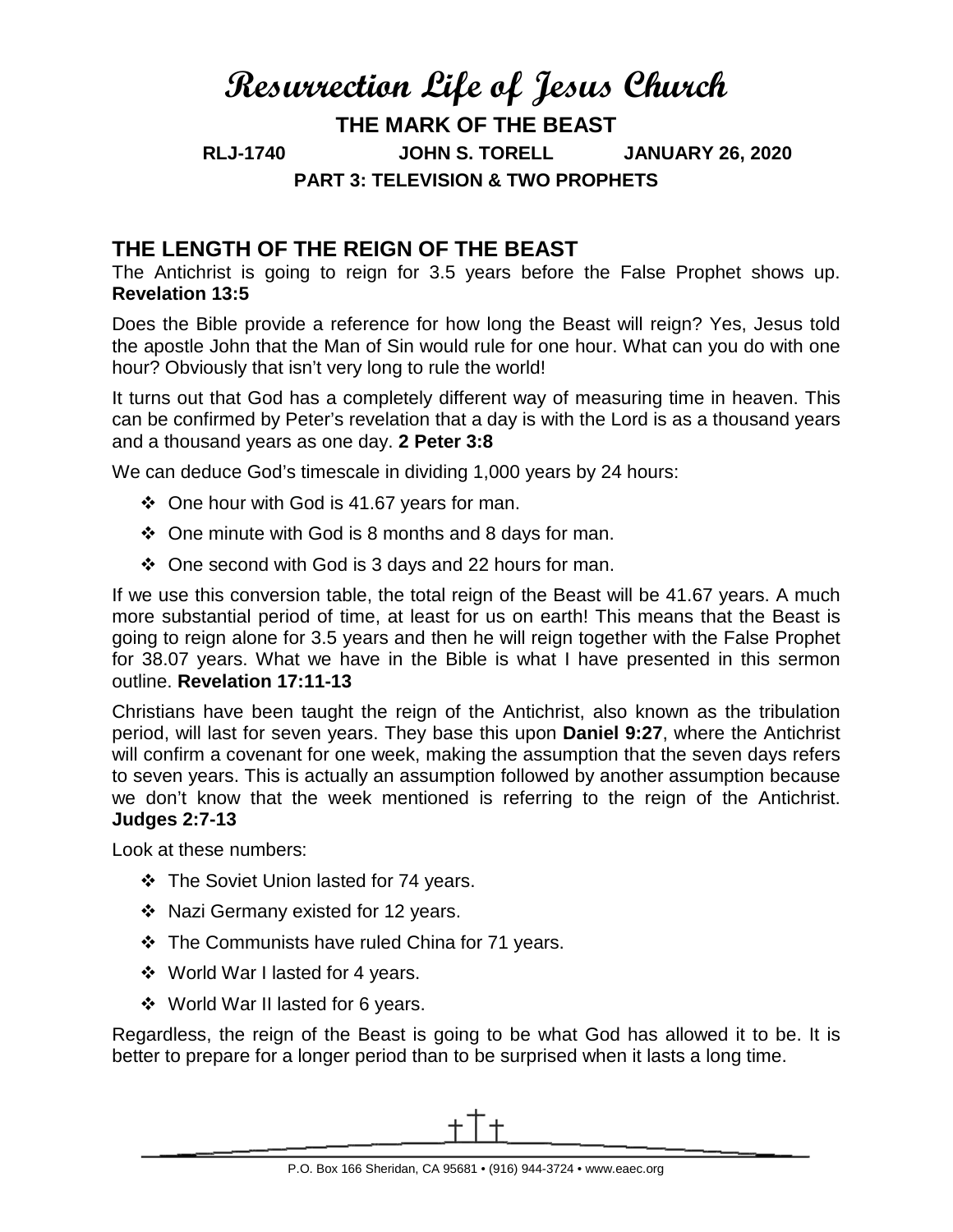## **THE FALSE PROPHET**

Jesus also calls the False Prophet a beast, but unlike the Antichrist that comes up from the ocean, he will come up out of the earth, indicating this being is not human, but a hybrid like the Beast. He is going to look and act very nice, but he will speak like the Devil. **Revelation 13:11**

The False Prophet will display the power of Satan and create a religion that will feature the Beast as the promised messiah of Israel. All worship will be directed to the Beast and the power behind the Beast which is none other than Lucifer. **verse 12**

The False Prophet will stand before the throne of the Beast and lead the people in worshiping the Beast while he performs spectacular miracles. **verses 13-14**

## **SATAN'S PROTOTYPE**

During the time of the prophet Daniel, Satan moved upon King Nebuchadnezzar to have a monument of solid gold built that was 90 feet tall and 9 feet wide. Nebuchadnezzar ordered the people of his empire to gather at the plain of Dura where he assembled a large band of musicians. All the people were ordered to fall down prostrate and worship the image of gold when the music began to play. Mankind had not yet discovered electricity and this is why everything had to be done on site. **Daniel 3:1-7**

Nebuchadnezzar had the necessary gold needed to build this huge idol since his army had looted the temple and the treasury in Jerusalem of the gold that had been brought to King Solomon at a rate of 20 tons per year. **1 Kings 10:14; 2 Chronicles 36:17-18**

It is noteworthy that dictators have organized many large parades and rallies:

- Huge parades were held in Moscow from 1918 to 1991 during the Soviet Union era where tens of thousands of troops marched and hundreds of thousands of people watched as they paraded past the communist bosses.
- Adolf Hitler presided over the Nurnberg rallies from 1933 to 1938 that saw up to half a million people and military personnel participate.
- $\div$  Communist China has its parades and worship of the communist party.

The common denominator for all three of these nations is loyalty and worship of its leaders. The same will hold true for the Beast when the False Prophet gathers the people to worship the Antichrist.

#### **WORLDWIDE TELEVISION**

Imagine you are standing in a village of the Amazon speaking to primitive jungle people through an interpreter. You are a television salesman, yet you failed to bring a television as part of your presentation. What would be their understanding? They would just stare at you blankly, not comprehending what you're trying to describe.

Jesus spoke to the apostle John some 1,900 years ago. John did not know about electricity. Jesus recognized that John would not understand, but He still wanted John to write down the prophetic words for future generations when men lived in a higher developed world that was powered by electricity.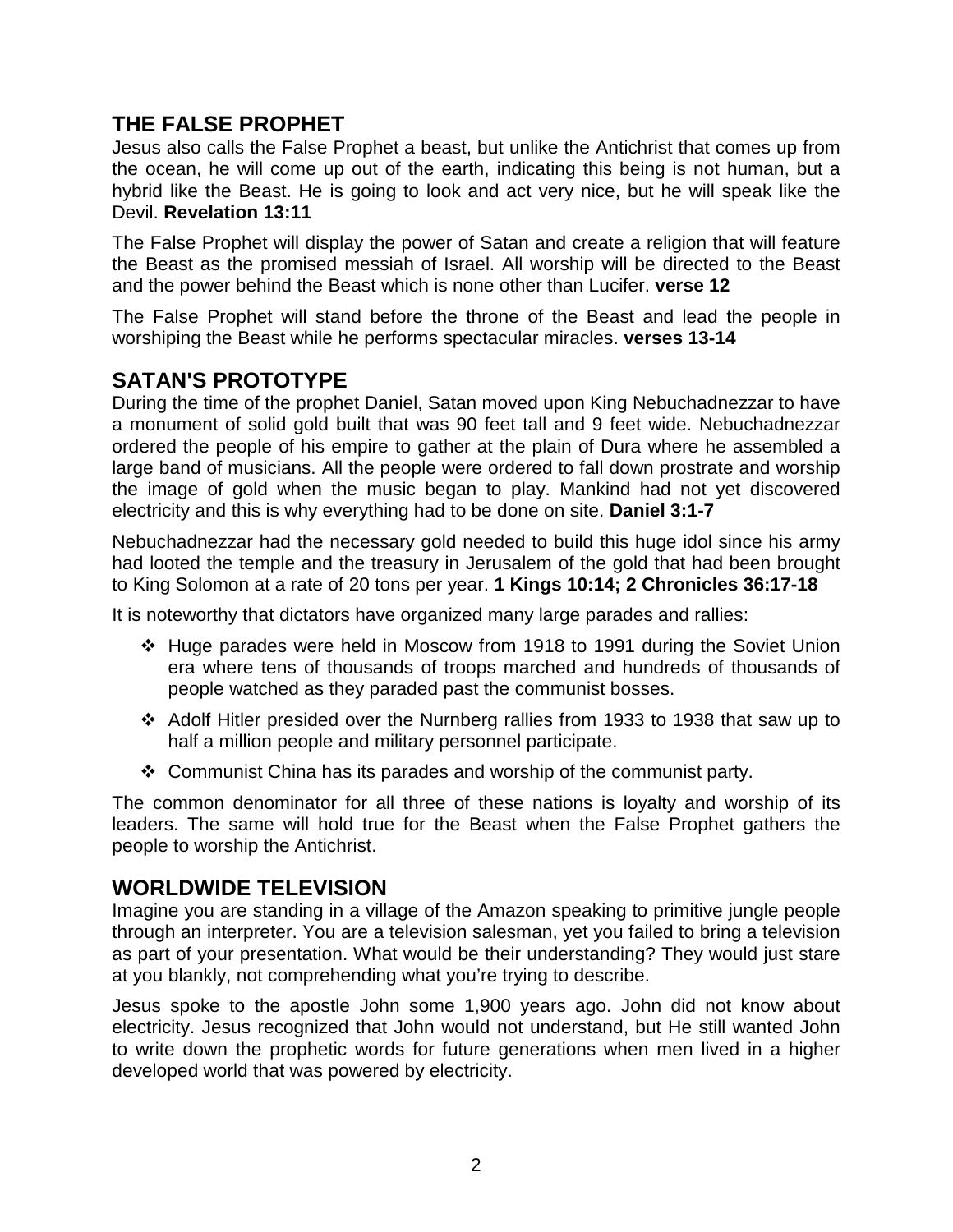Jesus said the False Prophet would have the ability to make images (pictures) that were live and could speak. These speaking images would exist throughout the world, enabling the False Prophet to reach and communicate with the world's population in real time. **Revelation 13:14-15**

Renegade Bible scholars scoffed at the Book of Revelation in the early 1900's. They wrote books and articles, claiming there was no truth, and that the Book of Revelation was just a book of allegories.

Bible teachers were not sure the Book of Revelation was true in the 1950's. Keep in mind that television had just started to come on the market, proving an image could indeed speak.

The United States government set up a system of satellites by 1980 that had the ability to carry television signals to different parts of the world.

By 1990 there was the talk about the Internet and how people could be connected worldwide via their computers. The Bible teachers were no longer skeptics; they could plainly see what Jesus tried to tell John about television.

The False Prophet can't bring the world's population to Jerusalem, but he will have global television at his disposal.

Giant flat screen video boards were created in 1980 in Japan by Mitsubishi Electric and Sony that became known as Jumbotrons. By 1985 they were a common sight at sport stadiums and concert venues. The largest Jumbotron measured 33 feet tall and 110 feet wide. As technology developed, the video boards began to use microprocessors and LED's that have made the resolution much better.

Every megachurch in the United States today has large screens on the walls behind the pulpit so the audience can better see the speaker.

Jesus described the world as it would be in the  $21<sup>st</sup>$  century. We now know that the Book of Revelation is true.

## **LASERS, CAMERAS & MICROPHONES**

A television set today can be equipped with a camera and microphone. I have a popular application known as Skype installed on my computer that provides video chat and voice calls between computers, tablets, and smartphones via the Internet. This software allows me to transmit text, video, audio and images in real time, giving me the ability to globally interact with people.

I predict that during the time of the False Prophet, all television sets will have cameras, microphones and a weapon. Each TV will have its own computer system that that can validate if people watching are worshipping the image of the Beast. If the artificial intelligence detects that people in front of the TV set are not on their knees, hands in the air, and audibly praising the Beast, they will be killed. **Revelation 13:14-15; Judges 6:16-24**

President Nixon suggested in the 1970's that all televisions in the U.S. be wired in such a way that the government could activate a system in case of an national emergency to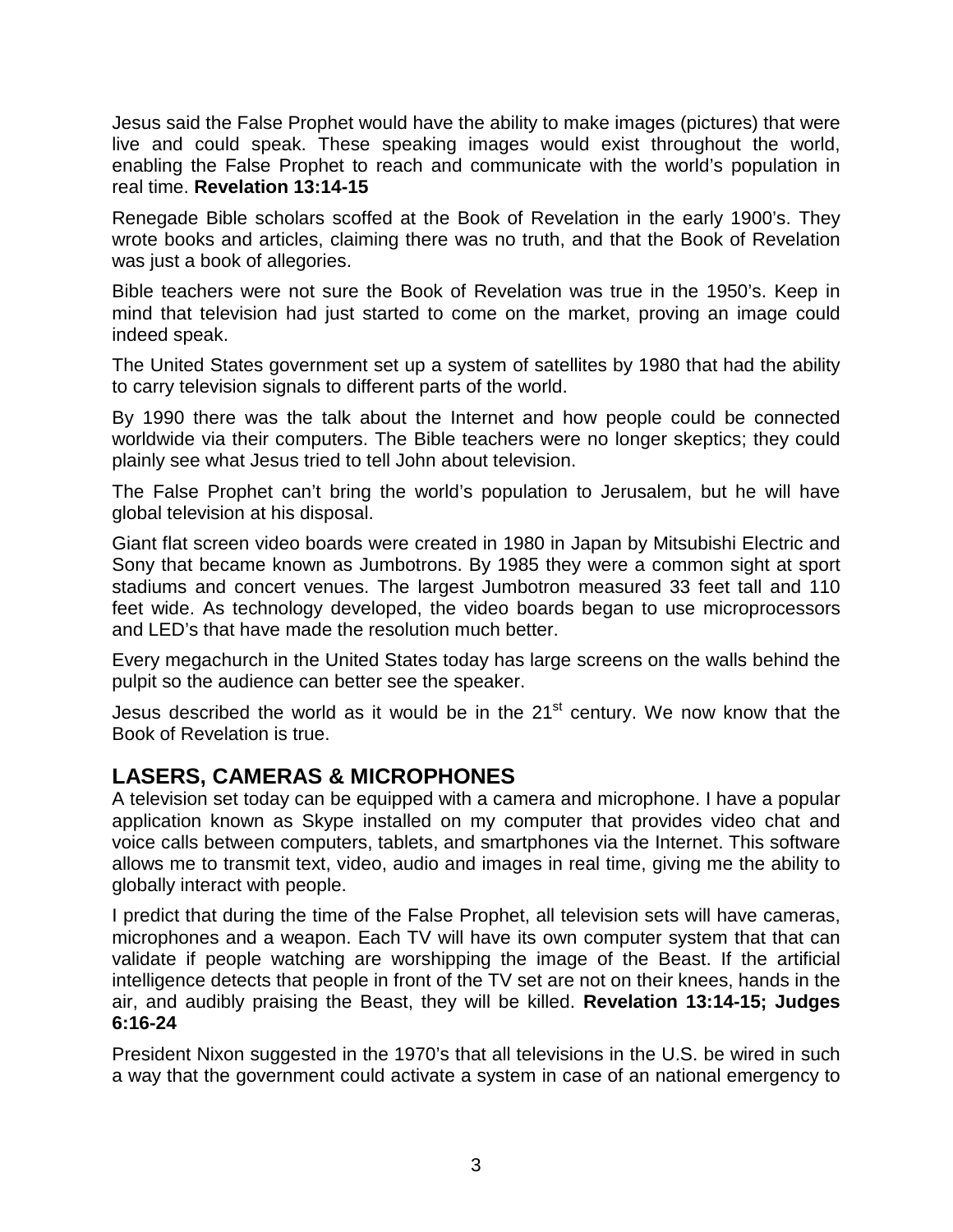turn it on at a high volume and allow the president to speak to the entire nation. His suggestion was never enacted.

Tech companies have increasingly been selling the idea of smart homes. Any device in your home that uses electricity can be put on your home network and initiated by voice, remote control, tablet or smartphone. This means you can control appliances, lighting, thermostat, security, entertainment, and even your garage door.

With facial identification it will be easy for the future world government to monitor internet connected homes and its inhabitants. In this way, the Beast system will know if people are home and can monitor their whereabouts through smartphones.

### **GOD'S PROPHETS**

Two prophets from God are going to show up in Jerusalem during the reign of the Beast and for 1,260 days (3.5 years) they will stand in front of the building used by the Antichrist as his palace.

Since there is no mention of the False Prophet during this time period, I assume this is the same 42 months of the first Beast period. **Revelation 11:1-4**

The Bible does not identify these two men and there is speculation that they will be Enoch and Elijah since they were caught up to be with God and never died. **Genesis 5:21-24; Hebrews 11:5; 2 Kings 2:9-14**

The Bible states that it is appointed unto men once to die and this would validate the claim that the two witness are in fact Enoch and Elijah. **Hebrews 9:27**

Regardless, these two men will be fearless and invincible for 1,260 days. This is going to anger Satan and the Beast, but they will be powerless as God openly mocks the Antichrist system, hurting the credibility of the Beast and the power of Satan. **Revelation 11:5-6**

When the appointed time is over, God will withdraw His protection and these two men will be murdered. **verse 7**

Once again we see an example of global television as the Beast lets their dead bodies lie in the street where they fell. There will be live 24/7 global newscast where the world's population dances on the streets and send gifts to one another while celebrating the fact that the Beast is apparently stronger than God. **verses 8-10**

God will intervene again and there will be a resurrection when the Holy Spirit releases His resurrection power and the two witnesses will stand up like they had never been hurt. I am sure the Beast give the order to cut the live television feed since this will tarnish his image of power.

Jesus will call to the two men and they will ascend to heaven. A great earthquake strikes and a tenth of Jerusalem is destroyed and seven thousand people are killed. Great fear will descend upon the survivors as they realize the Beast is nothing compared to God! **verses 12-13**